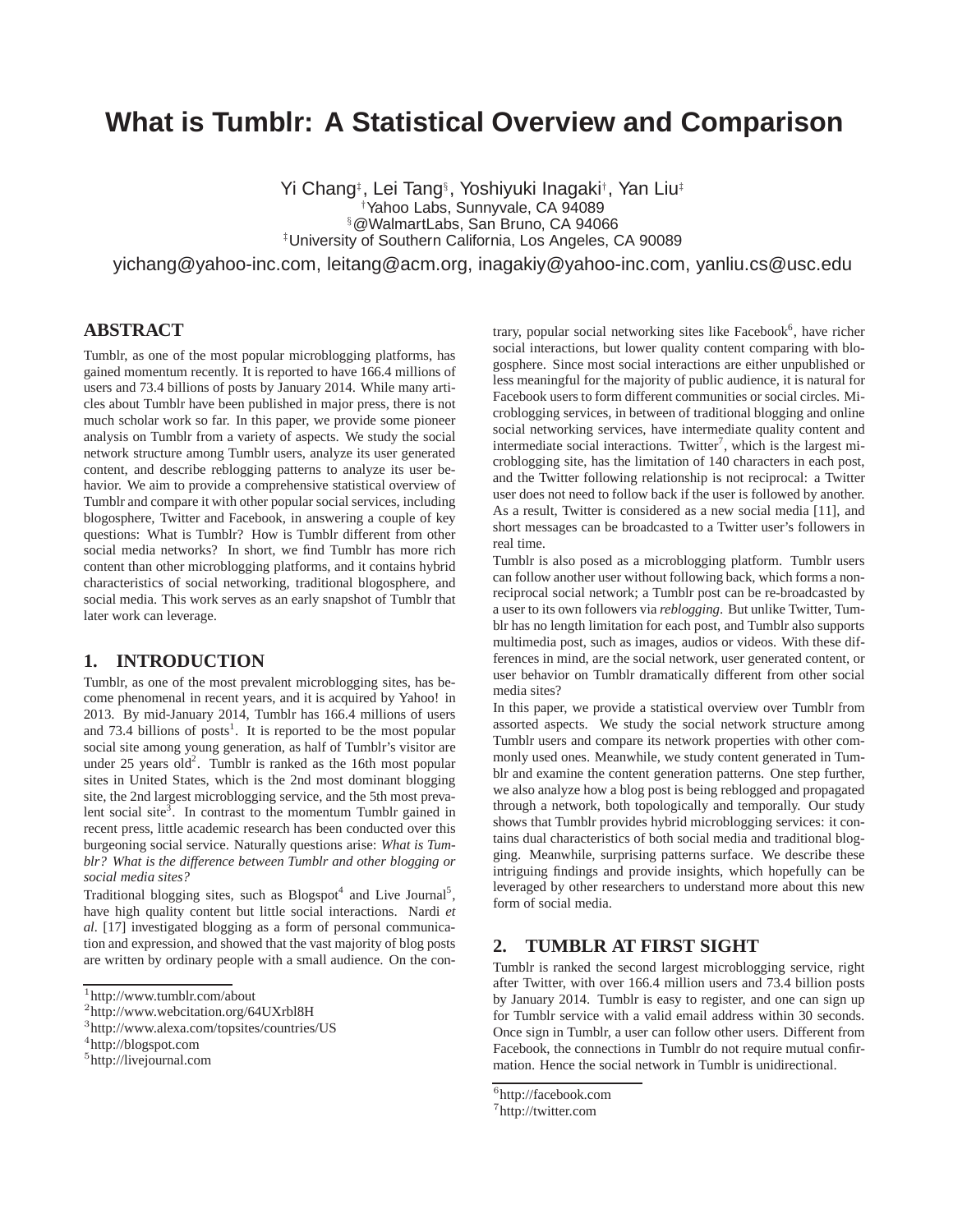Both Twitter and Tumblr are considered as microblogging platforms. Comparing with Twitter, Tumblr exposes several differences:

- There is no length limitation for each post;
- Tumblr supports multimedia posts, such as images, audios and videos;
- Similar to hashtags in Twitter, bloggers can also tag their blog post, which is commonplace in traditional blogging. But tags in Tumblr are seperate from blog content, while in Twitter the hashtag can appear anywhere within a tweet.
- Tumblr recently (Jan. 2014) allowed users to mention and link to specific users inside posts. This *@user* mechanism needs more time to be adopted by the community;
- Tumblr does not differentiate verified account.



Figure 1: Post Types in Tumblr

Specifically, Tumblr defines 8 types of posts: *photo*, *text*, *quote*, *audio*, *video*, *chat*, *link* and *answer*. As shown in Figure 1, one has the flexibility to start a post in any type except *answer*. *Text*, *photo*, *audio*, *video* and *link* allow one to post, share and comment any multimedia content. *Quote* and *chat*, which are not available in most other social networking platforms, let Tumblr users share quote or chat history from ichat or msn. *Answer* occurs only when one tries to interact with other users: when one user posts a question, in particular, writes a post with text box ending with a question mark, the user can enable the option for others to answer the question, which will be disabled automatically after 7 days. A post can also be reblogged by another user to broadcast to his own followers. The reblogged post will quote the original post by default and allow the reblogger to add additional comments.

Figure 2 demonstrates the distribution of Tumblr post types, based on 586.4 million posts we collected. As seen in the figure, even though all kinds of content are supported, *photo* and *text* dominate the distribution, accounting for more than 92% of the posts. Therefore, we will concentrate on these two types of posts for our content analysis later.

Since Tumblr has a strong presence of photos, it is natural to compare it to other photo or image based social networks like Flickr<sup>8</sup> and Pinterest<sup>9</sup>. Flickr is mainly an image hosting website, and Flicker users can add contact, comment or like others' photos. Yet, different from Tumblr, one cannot reblog another's photo in Flickr. Pinterest is designed for curators, allowing one to share photos or videos of her taste with the public. Pinterest links a pin to the commercial website where the product presented in the pin can be purchased, which accounts for a stronger e-commerce behavior. Therefore, the target audience of Tumblr and Pinterest are quite different: the majority of users in Tumblr are under age 25, while Pinterest is heavily used by women within age from 25 to 44 [16]. We directly sample a sub-graph snapshot of social network from Tumblr on August 2013, which contains 62.8 million nodes and



Figure 2: Distribution of Posts (Better viewed in color)

3.1 billion edges. Though this graph is not yet up-to-date, we believe that many network properties should be well preserved given the scale of this graph. Meanwhile, we sample about 586.4 million of Tumblr posts from August 10 to September 6, 2013. Unfortunately, Tumblr does not require users to fill in basic profile information, such as gender or location. Therefore, it is impossible for us to conduct user profile analysis as done in other works. In order to handle such large volume of data, most statistical patterns are computed through a MapReduce cluster, with some algorithms being tricky. We will skip the involved implementation details but concentrate solely on the derived patterns.

Most statistical patterns can be presented in three different forms: *probability density function* (PDF), *cumulative distribution function* (CDF) or *complementary cumulative distribution function* (CCDF), describing  $Pr(X = x)$ ,  $Pr(X \leq x)$  and  $Pr(X \geq x)$  respectively, where  $X$  is a random variable and  $x$  is certain value. Due to the space limit, it is impossible to include all of them. Hence, we decide which form(s) to include depending on presentation and comparison convenience with other relevant papers. That is, if CCDF is reported in a relevant paper, we try to also report CCDF here so that rigorous comparison is possible.

Next, we study properties of Tumblr through different lenses, in particular, as a social network, a content generation website, and an information propagation platform, respectively.

# **3. TUMBLR AS SOCIAL NETWORK**

We begin our analysis of Tumblr by examining its social network topology structure. Numerous social networks have been analyzed in the past, such as traditional blogosphere [21], Twitter [10; 11], Facebook [22], and instant messenger communication network [13]. Here we run an array of standard network analysis to compare with other networks, with results summarized in Table  $1^{10}$ .

**Degree Distribution.** Since Tumblr does not require mutual confirmation when one follows another user, we represent the followerfollowee network in Tumblr as a directed graph: in-degree of a user represents how many followers the user has attracted, while outdegree indicates how many other users one user has been following. Our sampled sub-graph contains 62.8 million nodes and 3.1 billion

<sup>8</sup> http://flickr.com

<sup>9</sup> http://pinterest.com

 $10$ Even though we wish to include results over other popular social media networks like Pinterest, Sina Weibo and Instagram, analysis over those websites not available or just small-scale case studies that are difficult to generalize to a comprehensive scale for a fair comparison. Actually in the Table, we observe quite a discrepancy between numbers reported over a small twitter data set and another comprehensive snapshot.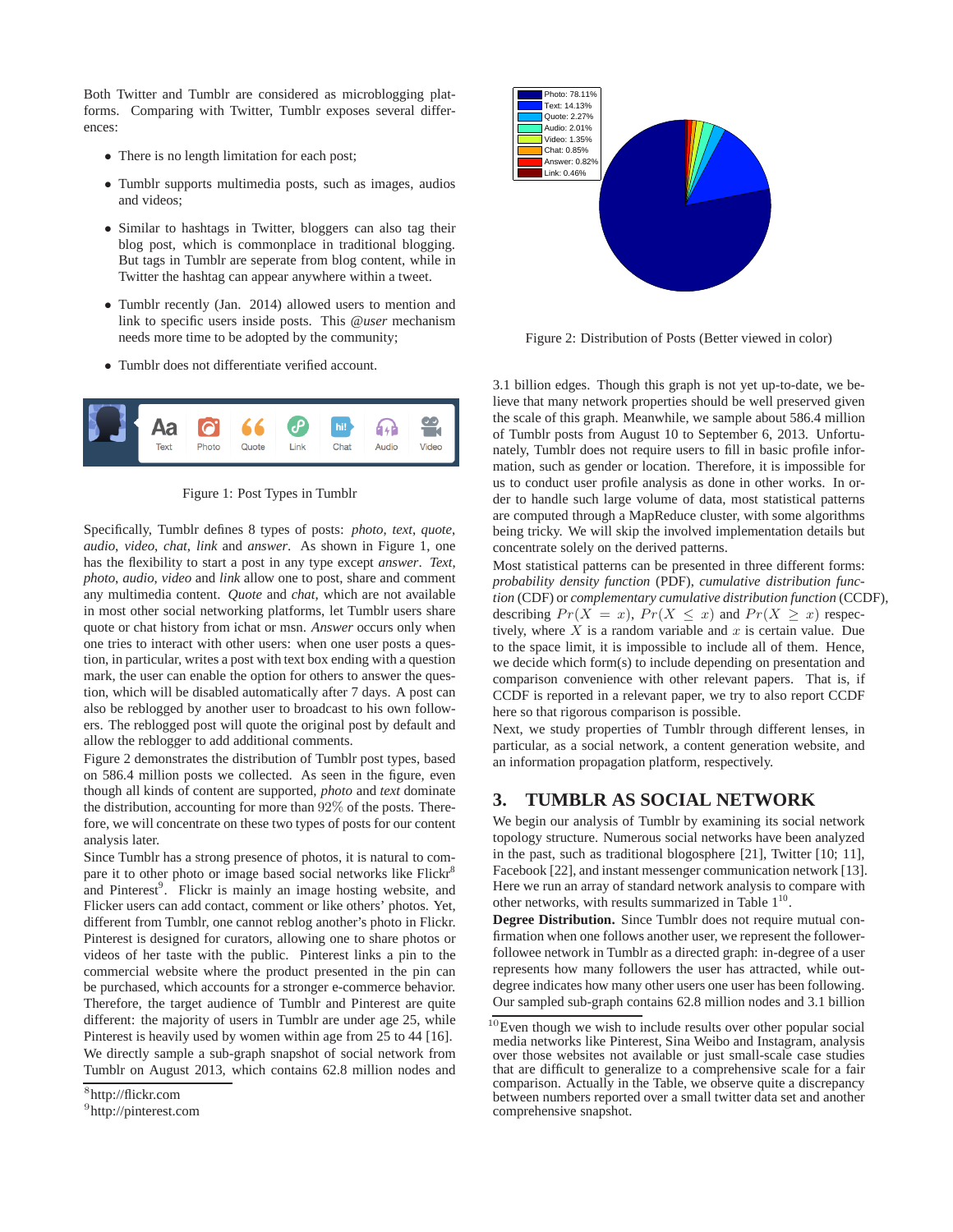Table 1: Comparison of Tumblr with other popular social networks. The numbers of Blogosphere, Twitter-small, Twitter-huge, Facebook, and MSN are obtained from [21; 10; 11; 22; 13], respectively. In the table, – implies the corresponding statistic is not available or not applicable; GCC denotes the giant connected component; the symbols in parenthesis *m, d, e, r* respectively represent *mean*, *median*, *the* 90% *effective diameter*, and *diameter* (the maximum shortest path in the network).

| effective analisers, and analiser (the maximum shortest path in the necword). |                     |                     |                    |                      |                  |                              |  |
|-------------------------------------------------------------------------------|---------------------|---------------------|--------------------|----------------------|------------------|------------------------------|--|
| Metric                                                                        | Tumblr              | Blogosphere         | Twitter-small      | Twitter-huge         | Facebook         | <b>MSN</b>                   |  |
| #nodes                                                                        | 62.8M               | 143.736             | 87,897             | 41.7M                | 721M             | 180M                         |  |
| $\#links$                                                                     | 3.1B                | 707.761             | 829,467            | 1.47B                | 68.7B            | 1.3B                         |  |
| in-degree distr                                                               | $\propto k^{-2.19}$ | $\propto k^{-2.38}$ | $\propto k^{-2.4}$ | $\propto k^{-2.276}$ |                  |                              |  |
| degree distr in r-graph                                                       | $\neq$ power-law    |                     |                    | –                    | $\neq$ power-law | $\propto k^{0.8} e^{-0.03k}$ |  |
| direction                                                                     | directed            | directed            | directed           | directed             | undirected       | undirected                   |  |
| reciprocity                                                                   | 29.03%              | 3%                  | 58%                | 22.1%                |                  |                              |  |
| degree correlation                                                            | 0.106               |                     |                    | > 0                  | 0.226            |                              |  |
| avg distance                                                                  | 4.7(m), 5(d)        | 9.3(m)              |                    | $4.1(m)$ , $4(d)$    | 4.7(m), 5(d)     | $6.6(m)$ , $6(d)$            |  |
| diameter                                                                      | $5.4(e) \geq 29(r)$ | 12(r)               | 6(r)               | 4.8(e) > 18(r)       | < 5(e)           | 7.8(e), $\geq$ 29(r)         |  |
| GCC coverage                                                                  | 99.61%              | 75.08%              | 93.03%             |                      | 99.91%           | 99.90%                       |  |

edges. Within this social graph, 41.40% of nodes have 0 in-degree, and the maximum in-degree of a node is 4.06 million. By contrast, 12.74% of nodes have 0 out-degree, the maximum out-degree of a node is 155.5k. Top popular Tumblr users include  $\epsilon q \mu i p \delta^{11}$ , *instagram*<sup>12</sup>, and *woodendreams*<sup>13</sup>. This indicates the media characteristic of Tumblr: the most popular user has more than 4 million audience, while more than 40% of users are purely audience since they don't have any followers.

Figure 3(a) demonstrates the distribution of in-degrees in the blue curve and that of out-degrees in the red curve, where y-axis refers to the cumulated density distribution function (CCDF): the probability that accounts have at least k in-degrees or out-degrees, i.e.,  $P(K \geq k)$ . It is observed that Tumblr users' in-degree follows a power-law distribution with exponent −2.19, which is quite similar from the power law exponent of Twitter at −2.28 [11] or that of traditional blogs at −2.38 [21]. This also confirms with earlier empirical observation that most social network have a power-law exponent between  $-2$  and  $-3$  [6].

In regard to out-degree distribution, we notice the red curve has a big drop when out-degree is around 5000, since there was a limit that ordinary Tumblr users can follow at most 5000 other users. Tumblr users' out-degree does not follow a power-law distribution, which is similar to blogosphere of traditional blogging [21].

If we explore user's in-degree and out-degree together, we could generate normalized 3-D histogram in Figure 3(b). As both indegree and out-degree follow the heavy-tail distribution, we only zoom in those user who have less than  $2^{10}$  in-degrees and outdegrees. Apparently, there is a positive correlation between indegree and out-degree because of the dominance of diagonal bars. In aggregation, a user with low in-degree tends to have low outdegree as well, even though some nodes, especially those top popular ones, have very imbalanced in-degree and out-degree.

**Reciprocity.** Since Tumblr is a directed network, we would like to examine the reciprocity of the graph. We derive the backbone of the Tumblr network by keeping those reciprocal connections only, i.e., user a follows b and vice versa. Let *r-graph* denote the corresponding reciprocal graph. We found 29.03% of Tumblr user pairs have reciprocity relationship, which is higher than 22.1% of reciprocity on Twitter [11] and 3% of reciprocity on Blogosphere [21], indicating a stronger interaction between users in the network. Figure 3(c) shows the distribution of degrees in the r-graph. There is a turning point due to the Tumblr limit of 5000 followees for ordinary users. The reciprocity relationship on Tumblr does not follow the power law distribution, since the curve mostly is convex, similar to the pattern reported over Facebook[22].

Meanwhile, it has been observed that one's degree is correlated with the degree of his friends. This is also called *degree correlation* or *degree assortativity* [18; 19]. Over the derived r-graph, we obtain a correlation of 0.106 between terminal nodes of reciprocate connections, reconfirming the positive degree assortativity as reported in Twitter [11]. Nevertheless, compared with the strong social network Facebook, Tumblr's degree assortativity is weaker (0.106 vs. 0.226).

**Degree of Separation.** Small world phenomenon is almost universal among social networks. With this huge Tumblr network, we are able to validate the well-known "six degrees of separation" as well. Figure 4 displays the distribution of the shortest paths in the network. To approximate the distribution, we randomly sample 60,000 nodes as seed and calculate for each node the shortest paths to other nodes. It is observed that the distribution of paths length reaches its mode with the highest probability at 4 hops, and has a median of 5 hops. On average, the distance between two connected nodes is 4.7. Even though the longest shortest path in the approximation has 29 hops, 90% of shortest paths are within 5.4 hops. All these numbers are close to those reported on Facebook and Twitter, yet significantly smaller than that obtained over blogosphere and instant messenger network [13].

**Component Size.** The previous result shows that those users who are connected have a small average distance. It relies on the assumption that most users are connected to each other, which we shall confirm immediately. Because the Tumblr graph is directed, we compute out all weakly-connected components by ignoring the direction of edges. It turns out the giant connected component (GCC) encompasses 99.61% of nodes in the graph. Over the derived r-graph, 97.55% are residing in the corresponding GCC. This finding suggests the whole graph is almost just one connected component, and almost all users can reach others through just few hops. To give a palpable understanding, we summarize commonly used network statistics in Table 1. Those numbers from other popular social networks (blogosphere, Twitter, Facebook, and MSN) are also included for comparison. From this compact view, it is obvious traditional blogs yield a significantly different network structure. Tumblr, even though originally proposed for blogging, yields a network structure that is more similar to Twitter and Facebook.

<sup>11</sup>http://equipo.tumblr.com

<sup>12</sup>http://instagram.tumblr.com

<sup>13</sup>http://woodendreams.tumblr.com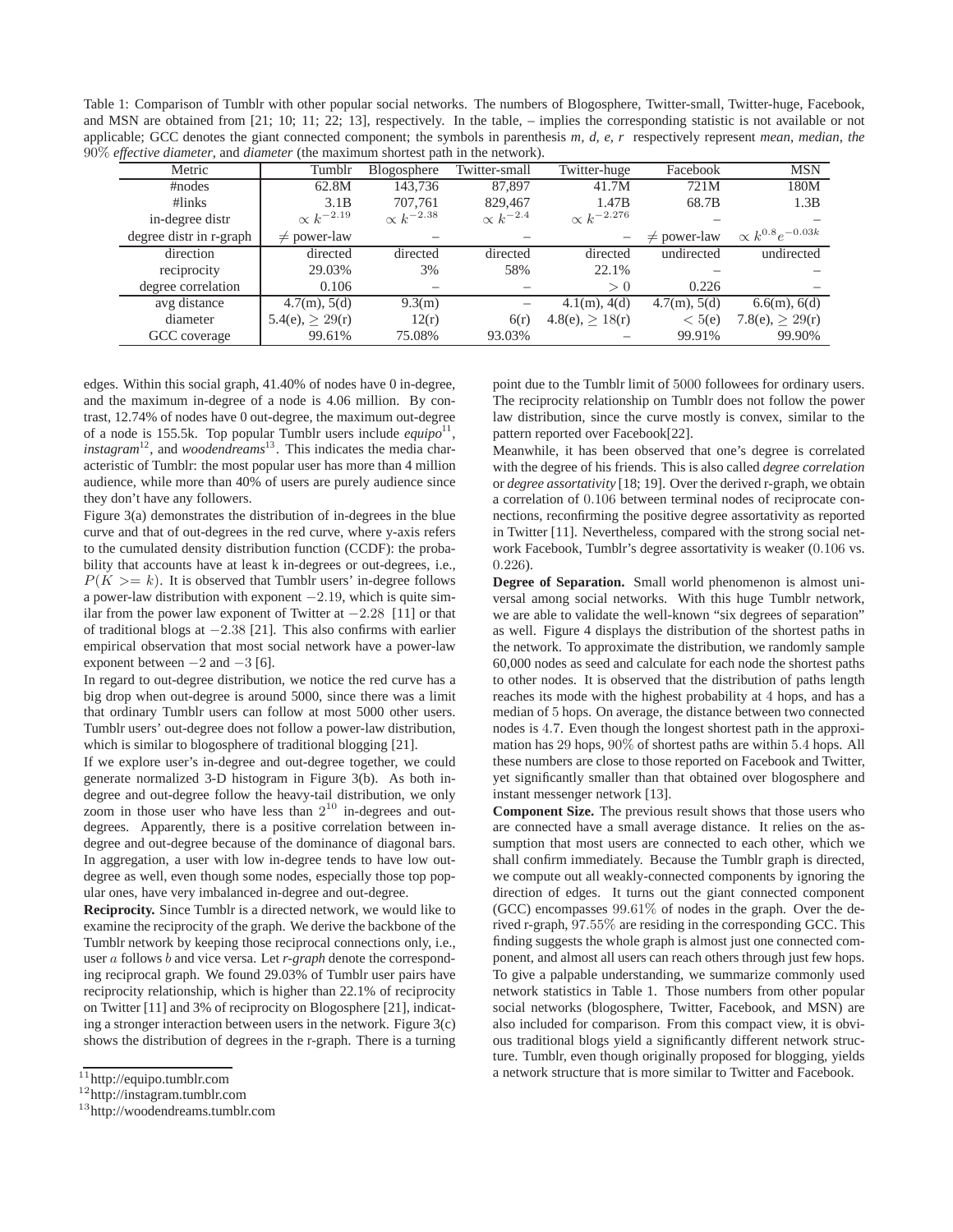





(c) degree distribution in r-graph

Figure 3: Degree Distribution of Tumblr Network



Figure 4: Shortest Path Distribution

# **4. TUMBLR AS BLOGOSPHERE FOR CONTENT GENERATION**

As Tumblr is initially proposed for the purpose of blogging, here we analyze its user generated contents. As described earlier, *photo* and *text* posts account for more than 92% of total posts. Hence, we concentrate only on these two types of posts. One text post may contain URL, quote or raw message. In this study, we are mainly interested in the authentic contents generated by users. Hence, we extract raw messages as the content information of each text post, by removing quotes and URLs. Similarly, photo posts contains 3 categories of information: photo URL, quote photo caption, raw photo caption. While the photo URL might contain lots of additional meta information, it would require tremendous effort to analyze all images in Tumblr. Hence, we focus on raw photo captions as the content of each photo post. We end up with two datasets of content: one is *text post*, and the other is *photo caption*.

**What's the effect of no length limit for post?** Both Tumblr and Twitter are considered microblogging platforms, yet there is one

|                    | <b>Text Post</b> | Photo Caption |
|--------------------|------------------|---------------|
|                    | Dataset          | Dataset       |
| $#$ Posts          | 21.5 M           | 26.3 M        |
| Mean Post Length   | 426.7 Bytes      | 64.3 Bytes    |
| Median Post Length | 87 Bytes         | 29 Bytes      |
| Max Post Length    | 446.0 K Bytes    | 485.5 K Bytes |

Table 2: Statistics of User Generated Contents

key difference: Tumblr has no length limit while Twitter enforces the strict limitation of 140 bytes for each tweet. How does this key difference affect user post behavior?

It has been reported that the average length of posts on Twitter is 67.9 bytes and the median is 60 bytes $14$ . Corresponding statistics of Tumblr are shown in Table 2. For the text post dataset, the average length is 426.7 bytes and the median is 87 bytes, which both, as expected, are longer than that of Twitter. Keep in mind Tumblr's numbers are obtained after removing all quotes, photos and URLs, which further discounts the discrepancy between Tumblr and Twitter. The big gap between mean and median is due to a small percentage of extremely long posts. For instance, the longest text post is 446K bytes in our sampled dataset. As for photo captions, naturally we expect it to be much shorter than text posts. The average length is around 64.3 bytes, but the median is only 29 bytes. Although photo posts are dominant in Tumblr, the number of text posts and photo captions in Table 2 are comparable, because majority of photo posts don't contain any raw photo captions.

A further related question: *is the 140-byte limit sensible?* We plot post length distribution of the text post dataset, and zoom into less than 280 bytes in Figure 5. About 24.48% of posts are beyond 140 bytes, which indicates that at least around one quarter of posts will have to be rewritten in a more compact version if the limit was enforced in Tumblr.

Blending all numbers above together, we can see at least two types of posts: one is more like posting a reference (URL or photo) with added information or short comments, the other is authentic user generated content like in traditional blogging. In other words, Tumblr is a mix of both types of posts, and its no-length-limit policy encourages its users to post longer high-quality content directly.

**What are people talking about?** Because there is no length limit on Tumblr, the blog post tends to be more meaningful, which al-

<sup>&</sup>lt;sup>14</sup>http://www.quora.com/Twitter-1/What-is-the-average-length-ofa-tweet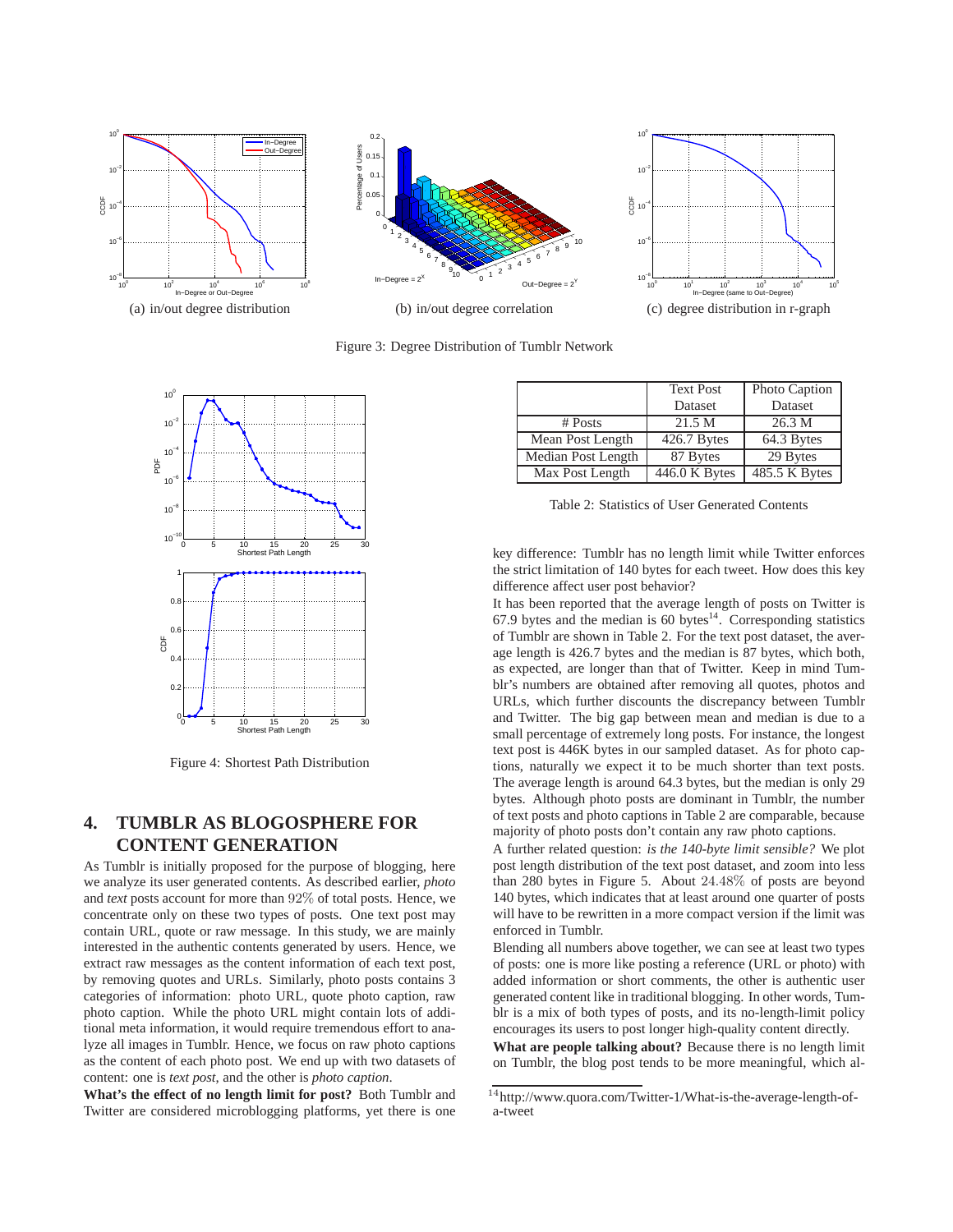

Figure 5: Post Length Distribution

| Topic         | Topical Keywords                              |
|---------------|-----------------------------------------------|
| Pop           | music song listen iframe band album lyrics    |
| Music         | video guitar                                  |
| <b>Sports</b> | game play team win video cookie               |
|               | ball football top sims fun beat league        |
| Internet      | internet computer laptop google search online |
|               | site facebook drop website app mobile iphone  |
| Pets          | big dog cat animal pet animals bear tiny      |
|               | small deal puppy                              |
| Medical       | anxiety pain hospital mental panic cancer     |
|               | depression brain stress medical               |
| Finance       | money pay store loan online interest buying   |
|               | bank apply card credit                        |

Table 3: Topical Keywords from Text Post Dataset

lows us to run topic analysis over the two datasets to have an overview of the content. We run LDA [4] with 100 topics on both datasets, and showcase several topics and their corresponding keywords on Tables 3 and 4, which also show the high quality of textual content on Tumblr clearly. *Medical, Pets, Pop Music, Sports* are shared interests across 2 different datasets, although representative topical keywords might be different even for the same topic. *Finance, Internet* only attracts enough attentions from text posts, while only significant amount of photo posts show interest to *Photography, Scenery* topics. We want to emphasize that most of these keywords are semantically meaningful and representative of the topics.

**Who are the major contributors of contents?** There are two potential hypotheses. 1) One supposes those *socially popular users* post more. This is derived from the result that those popular users are followed by many users, therefore blogging is one way to attract more audience as followers. Meanwhile, it might be true that blogging is an incentive for celebrities to interact or reward their followers. 2) The other assumes that *long-term users* (in terms of registration time) post more, since they are accustomed to this service, and they are more likely to have their own focused communities or social circles. These peer interactions encourage them to generate more authentic content to share with others.

Do socially popular users or long-term users generate more contents? In order to answer this question, we choose a fixed time window of two weeks in August 2013 and examine how frequent each user blogs on Tumblr. We sort all users based on their indegree (or duration time since registration) and then partition them into 10 equi-width bins. For each bin, we calculate the average blogging frequency. For easy comparison, we consider the maximal value of all bins as 1, and normalize the relative ratio for other bins. The results are displayed in Figure 6, where x-axis from left to right indicates increasing in-degree (or decreasing duration time).

| Topic         | <b>Topical Keywords</b>                  |
|---------------|------------------------------------------|
| Pets          | cat dog cute upload kitty batch puppy    |
|               | pet animal kitten adorable               |
| Scenery       | summer beach sun sky sunset sea nature   |
|               | ocean island clouds lake pool beautiful  |
| Pop           | music song rock band album listen lyrics |
| Music         | punk guitar dj pop sound hip             |
| Photography   | photo instagram pic picture check        |
|               | daily shoot the photography              |
| <b>Sports</b> | team world ball win football club        |
|               | round false soccer league baseball       |
| Medical       | body pain skin brain depression hospital |
|               | teeth drugs problems sick cancer blood   |

Table 4: Topical Keywords from Photo Caption Dataset

For brevity, we just show the result for text post dataset as similar patterns were observed over photo captions.

The patterns are strong in both figures. Those users who have higher in-degree tend to post more, in terms of both mean and median. One caveat is that what we observe and report here is merely correlation, and it does not derive causality. Here we draw a conservative conclusion that the social popularity is highly positively correlated with user blog frequency. A similar positive correlation is also observed in Twitter[11].

In contrast, the pattern in terms of user registration time is beyond our imagination until we draw the figure. Surprisingly, those users who either register earliest or register latest tend to post less frequently. Those who are in between are inclined to post more frequently. Obviously, our initial hypothesis about the incentive for new users to blog more is invalid. There could be different explanations in hindsight. Rather than guessing the underlying explanation, we decide to leave this phenomenon as an open question to future researchers.

As for reference, we also look at average post-length of users, because it has been adopted as a simple metric to approximate quality of blog posts [1]. The corresponding correlations are plot in Figure 7. In terms of post length, the tail users in social networks are the winner. Meanwhile, long-term or recently-joined users tend to post longer blogs. Apparently, this pattern is exactly opposite to post frequency. That is, the more frequent one blogs, the shorter the blog post is. And less frequent bloggers tend to have longer posts. That is totally valid considering each individual has limited time and resources. We even changed the post length to the maximum for each individual user rather than average, but the pattern remains still.

In summary, without the post length limitation, Tumblr users are inclined to write longer blogs, and thus leading to higher-quality user generated content, which can be leveraged for topic analysis. The social celebrities (those with large number of followers) are the main contributors of contents, which is similar to Twitter [24]. Surprisingly, long-term users and recently-registered users tend to blog less frequently. The post-length in general has a negative correlation with post frequency. The more frequently one posts, the shorter those posts tend to be.

# **5. TUMBLR FOR INFORMATION PROPA-GATION**

Tumblr offers one feature which is missing in traditional blog services: *reblog*. Once a user posts a blog, other users in Tumblr can reblog to comment or broadcast to their own followers. This en-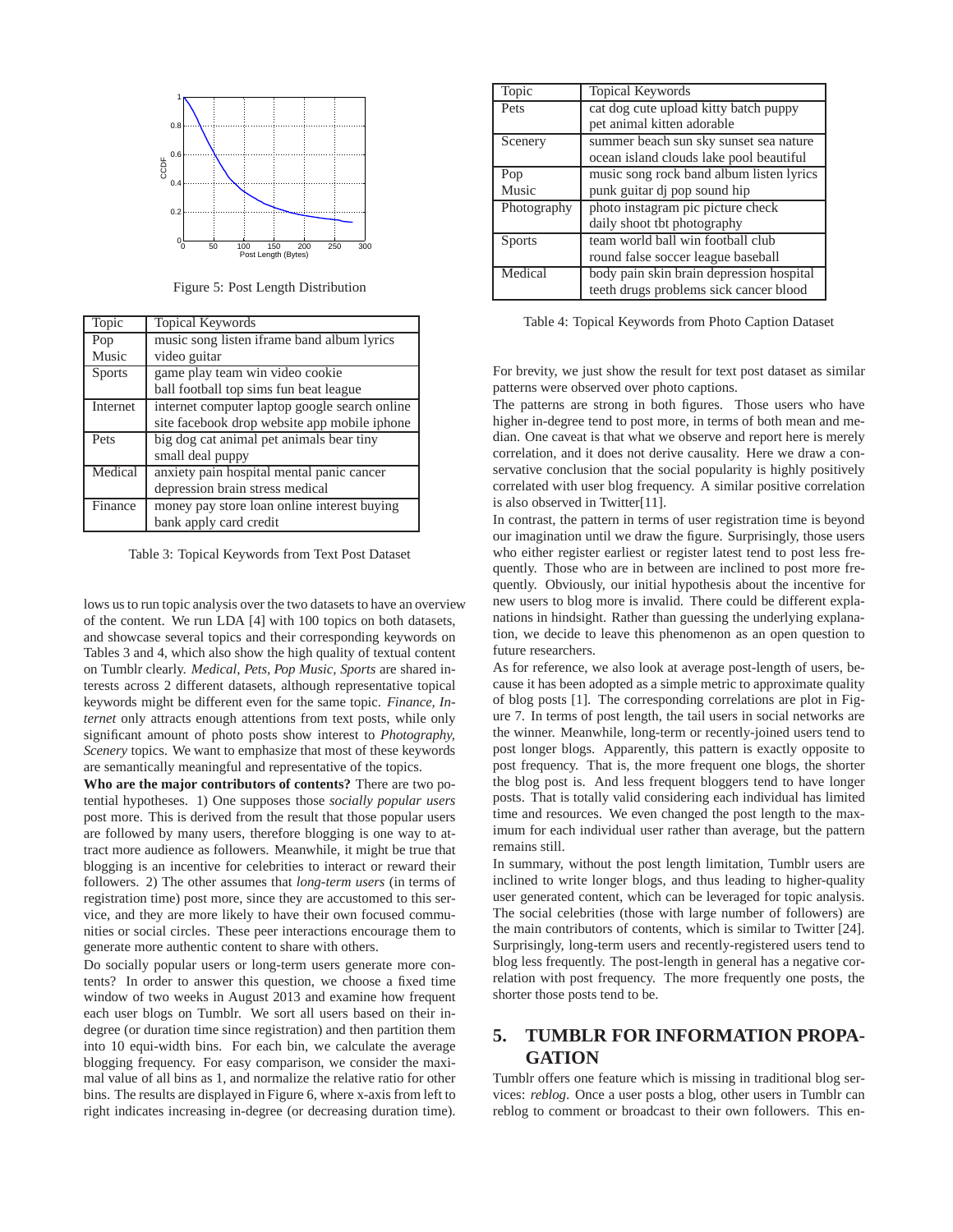

Figure 6: Correlation of Post Frequency with User In-degree or Duration Time since Registration

ables information to be propagated through the network. In this section, we examine the reblogging patterns in Tumblr. We examine all blog posts uploaded within the first 2 weeks, and count reblog events in the subsequent 2 weeks right after the blog is posted, so that there would be no bias because of the time window selection in our blog data.

**Who are reblogging?** Firstly, we would like to understand which users tend to reblog more? Those people who reblog frequently serves as the information transmitter. Similar to the previous section, we examine the correlation of reblogging behavior with users' in-degree. As shown in the Figure 8, social celebrities, who are the major source of contents, reblog a lot more compared with other users. This reblogging is propagated further through their huge number of followers. Hence, they serve as both content contributor and information transmitter. On the other hand, users who registered earlier reblog more as well. The socially popular and long-term users are the backbone of Tumblr network to make it a vibrant community for information propagation and sharing.

**Reblog size distribution.** Once a blog is posted, it can be reblogged by others. Those reblogs can be reblogged even further, which leads to a tree structure, which is called reblog cascade, with the first author being the root node. The reblog cascade size indicates the number of reblog actions that have been involved in the cascade. Figure 9 plots the distribution of reblog cascade sizes. Not surprisingly, it follows a power-law distribution, with majority



Figure 7: Correlation of Post Length with User In-degree or Duration Time since Registration

of reblog cascade involving few reblog events. Yet, within a time window of two weeks, the maximum cascade could reach 116.6K. In order to have a detailed understanding of reblog cascades, we zoom into the short head and plot the CCDF up to reblog cascade size equivalent to 20 in Figure 9. It is observed that only about 19.32% of reblog cascades have size greater than 10. By contrast, only  $1\%$  of retweet cascades have size larger than 10 [11]. The reblog cascades in Tumblr tend to be larger than retweet cascades in Twitter.

**Reblog depth distribution.** As shown in previous sections, almost any pair of users are connected through few hops. How many hops does one blog to propagate to another user in reality? Hence, we look at the reblog cascade depth, the maximum number of nodes to pass in order to reach one leaf node from the root node in the reblog cascade structure. Note that reblog depth and size are different. A cascade of depth 2 can involve hundreds of nodes if every other node in the cascade reblogs the same root node.

Figure 10 plots the distribution of number of hops: again, the reblog cascade depth distribution follows a power law as well according to the PDF; when zooming into the CCDF, we observe that only 9.21% of reblog cascades have depth larger than 6. That is, majority of cascades can reach just few hops, which is consistent with the findings reported over Twitter [3]. Actually, 53.31% of cascades in Tumblr have depth 2. Nevertheless, the maximum depth among all cascades can reach 241 based on two week data. This looks un-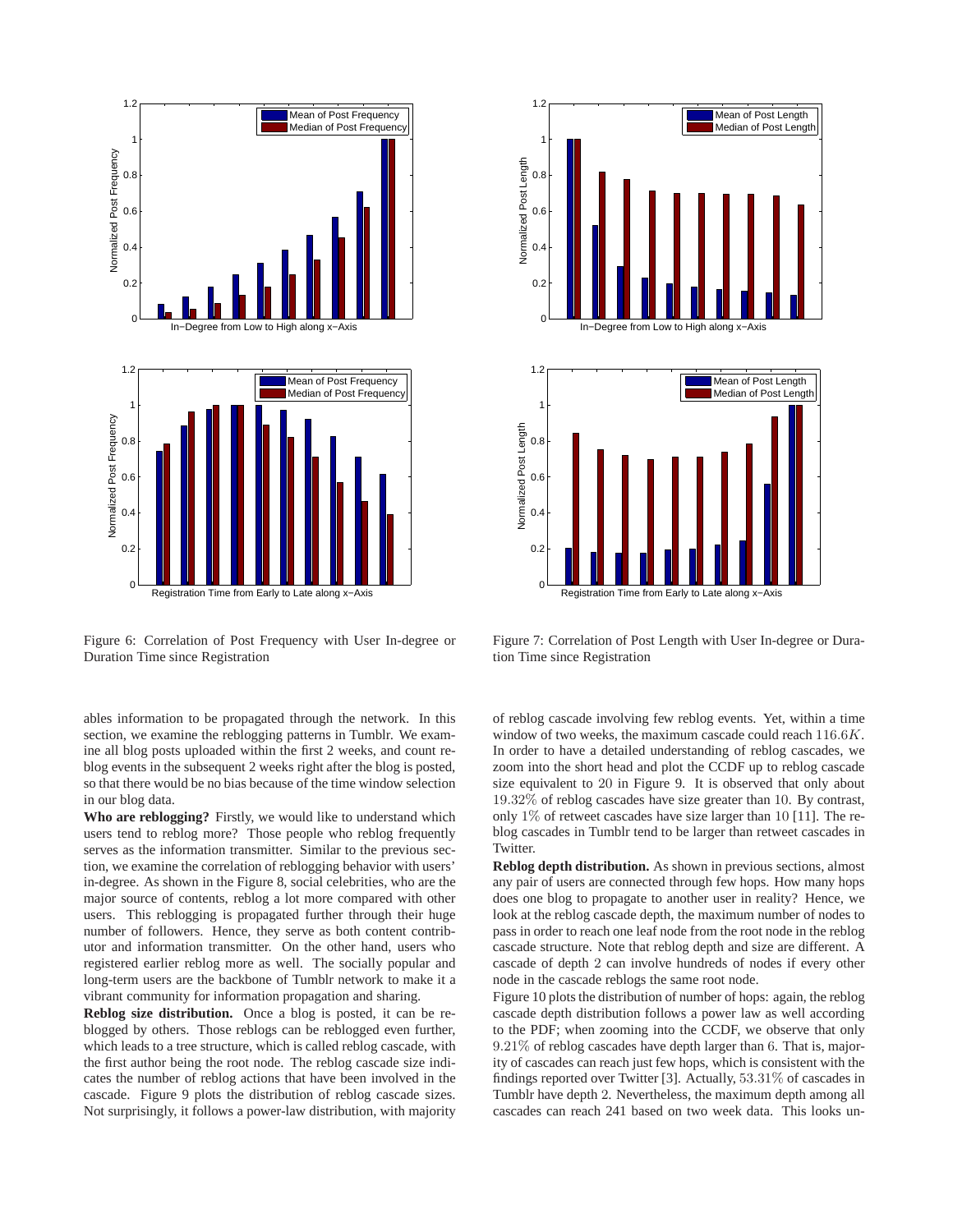

Figure 8: Correlation of Reblog Frequency with User In-degree or Duration Time since Registration

likely at first glimpse, considering any two users are just few hops away. Indeed, this is because users can add comment while reblogging, and thus one user is likely to involve in one reblog cascade multiple times. We notice that some Tumblr users adopt reblog as one way for conversation or chat.

**Reblog Structure Distribution.** Since most reblog cascades are few hops, here we show the cascade tree structure distribution up to size 5 in Figure 11. The structures are sorted based on their coverage. Apparently, a substantial percentage of cascades (36.05%) are of size 2, i.e., a post being reblogged merely once. Generally speaking, a reblog cascade of a flat structure tends to have a higher probability than a reblog cascade of the same size but with a deep structure. For instance, a reblog cascade of size 3 have two variants, of which the flat one covers 9.42% cascade while the deep one drops to 5.85%. The same patten applies to reblog cascades of size 4 and 5. In other words, it is easier to spread a message widely rather than deeply in general. This implies that it might be acceptable to consider only the cascade effect under few hops and focus those nodes with larger audience when one tries to maximize influence or information propagation.

**Temporal patten of reblog.** We have investigated the information propagation spatially in terms of network topology, now we study how fast for one blog to be reblogged? Figure 12 displays the distribution of time gap between a post and its first reblog. There is a strong bias toward recency. The larger the time gap since a blog



Figure 9: Distribution of Reblog Cascade Size

is posted, the less likely it would be reblogged. 75.03% of first reblog arrive within the first hour since a blog is posted, and 95.84% of first reblog appears within one day. Comparatively, It has been reported that "half of retweeting occurs within an hour and 75% under a day" [11] on Twitter. In short, Tumblr reblog has a strong bias toward recency, and information propagation on Tumblr is fast.

#### **6. RELATED WORK**

There are rich literatures on both existing and emerging online social network services. Statistical patterns across different types of social networks are reported, including traditional blogosphere [21], user-generated content platforms like Flickr, Youtube and Live-Journal [15], Twitter [10; 11], instant messenger network [13], Facebook [22], and Pinterest [7; 20]. Majority of them observe shared patterns such as long tail distribution for user degrees (power law or power law with exponential cut-off), small (90% quantile effective) diameter, positive degree association, homophily effect in terms of user profiles (age or location), but not with respect to gender. Indeed, people are more likely to talk to the opposite sex [13]. The recent study of Pinterest observed that ladies tend to be more active and engaged than men [20], and women and men have different interests [5]. We have compared Tumblr's patterns with other social networks in Table 1 and observed that most of those trend hold in Tumblr except for some number difference.

Lampe *et al.* [12] did a set of survey studies on Facebook users, and shown that people use Facebook to maintain existing offline connections. Java *et al.* [10] presented one of the earliest research paper for Twitter, and found that users leverage Twitter to talk their daily activities and to seek or share information. In addition, Schwartz [7] is one of the early studies on Pinterest, and from a statistical point of view that female users repin more but with fewer followers than male users. While Hochman and Raz [8] published an early paper using Instagram data, and indicated differences in local color usage, cultural production rate, for the analysis of location-based visual information flows.

Existing studies on user influence are based on social networks or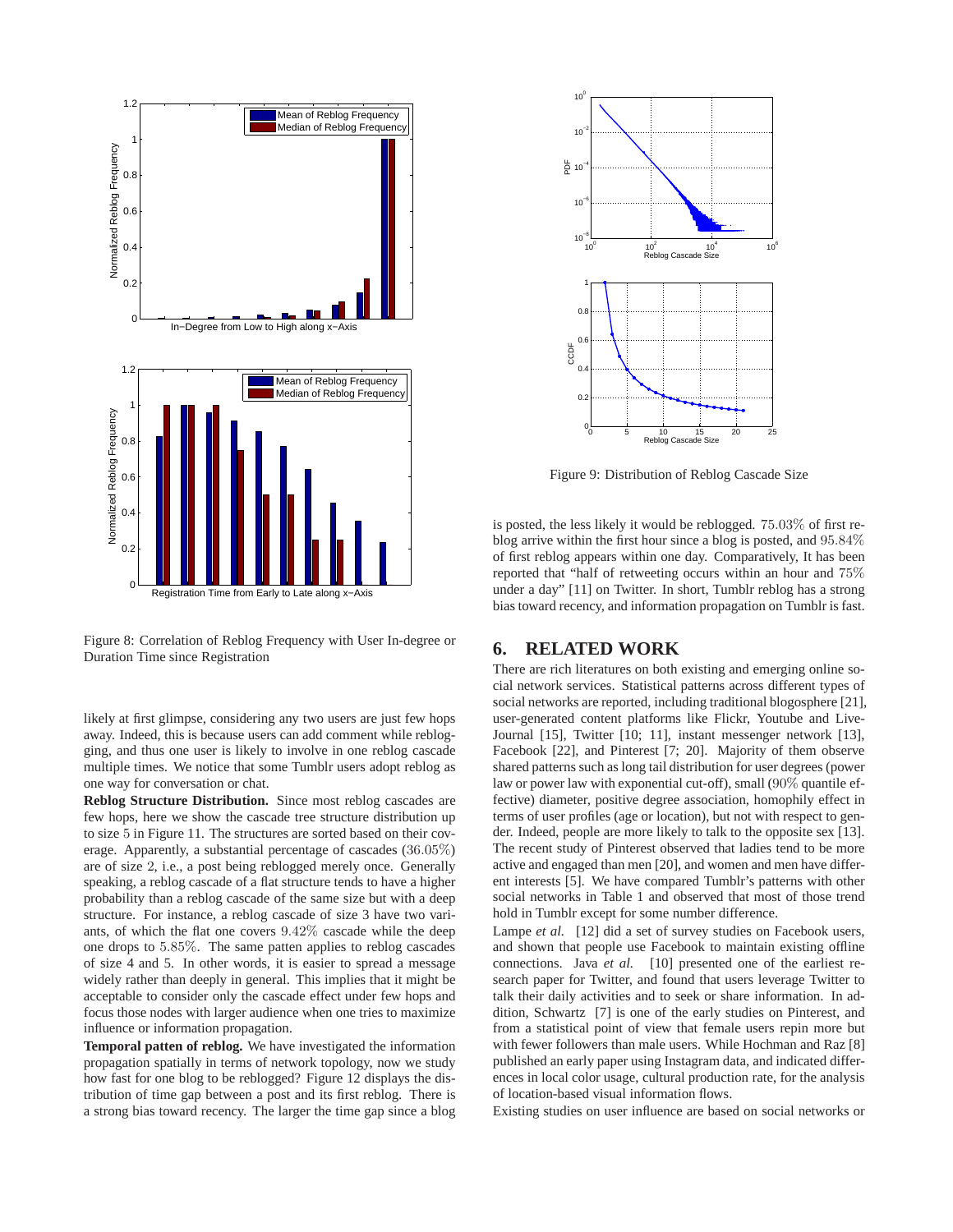

Figure 11: Cascade Structure Distribution up to Size 5. The percentage at the top is the coverage of cascade structure.



Figure 10: Distribution of Reblog Cascade Depth

content analysis. McGlohon *et al.* [14] found topology features can help us distinguish blogs, the temporal activity of blogs is very non-uniform and bursty, but it is self-similar. Bakshy *et al.* [3] investigated the attributes and relative influence based on Twitter follower graph, and concluded that word-of-mouth diffusion can only be harnessed reliably by targeting large numbers of potential influencers, thereby capturing average effects. Hopcroft *et al.* [9] studied the Twitter user influence based on two-way reciprocal relationship prediction. Weng *et al.* [23] extended PageRank algorithm to measure the influence of Twitter users, and took both the topical similarity between users and link structure into account. Kwak *et al.* [11] study the topological and geographical properties on the entire Twittersphere and they observe some notable properties of Twitter, such as a non-power-law follower distribution, a short effective diameter, and low reciprocity, marking a deviation from known characteristics of human social networks.

However, due to data access limitation, majority of the existing scholar papers are based on either Twitter data or traditional blogging data. This work closes the gap by providing the first overview of Tumblr so that others can leverage as a stepstone to investigate more over this evolving social service or compare with other related services.



Figure 12: Distribution of Time Lag between a Blog and its first Reblog

#### **7. CONCLUSIONS AND FUTURE WORK**

In this paper, we provide a statistical overview of Tumblr in terms of social network structure, content generation and information propagation. We show that Tumblr serves as a social network, a blogosphere and social media simultaneously. It provides high quality content with rich multimedia information, which offers unique characteristics to attract youngsters. Meanwhile, we also summarize and offer as rigorous comparison as possible with other social services based on numbers reported in other papers. Below we highlight some key findings:

- With multimedia support in Tumblr, photos and text account for majority of blog posts, while audios and videos are still rare.
- Tumblr, though initially proposed for blogging, yields a significantly different network structure from traditional blogosphere. Tumblr's network is much denser and better connected. Close to 29.03% of connections on Tumblr are reciprocate, while blogosphere has only 3%. The average distance between two users in Tumblr is 4.7, which is roughly half of that in blogosphere. The giant connected component covers 99.61% of nodes as compared to 75% in blogosphere.
- Tumblr network is highly similar to Twitter and Facebook, with power-law distribution for in-degree distribution, nonpower law out-degree distribution, positive degree associativity for reciprocate connections, small distance between connected nodes, and a dominant giant connected component.
- Without post length limitation, Tumblr users tend to post longer. Approximately 1/4 of text posts have authentic contents beyond 140 bytes, implying a substantial portion of high quality blog posts for other tasks like topic